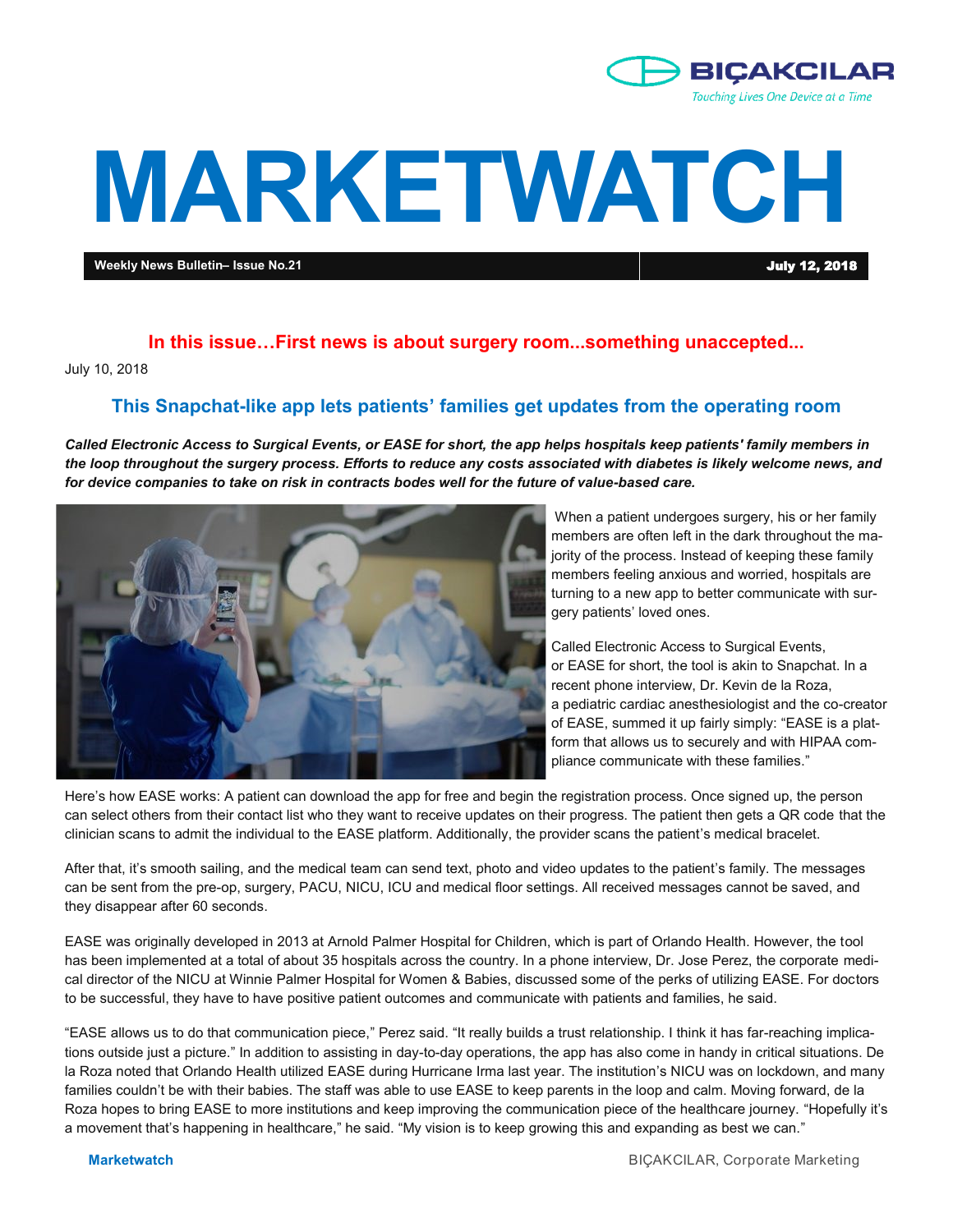# **In this issue… Hewlett Packard supercomputer built to advance understanding of the brain**

Global technology company Hewlett Packard Enterprise (HPE) has been chosen by the Ecole Polytechnique Fédérale de Lausanne's (EPFL) Blue Brain Project, a Swiss brain research initiative to build a next-generation supercomputer for the modelling and simulating of the mammalian brain. The supercomputer, called Blue Brain 5, will be predominately used for simulation-based research, analysis and visualisation, with the aim of advancing the understanding of the brain.

The Blue Brain Project is pioneering the approach of reconstructing and simulating digital models of brains in an attempt to discover how different parts in the brain work together.



Overall costs of creating the supercomputing technology could reach CHF18m. HPE's design is based on the company's SGI 8600 System, which the company claims will provide tailored and scalable compute performance to enable the Blue Brain Project to pursue its goal of modelling entire mouse brain regions by 2020.

HPE president and CEO Antonio Neri said: "Our mission is to create technologies that improve our quality of life, including powering technologies for the healthcare industry to deliver targeted treatments and save lives. "Through our relationship with the Blue Brain Project, HPE is bringing advanced supercomputing and bespoke applications to empower new research that can have transformative benefits for the neuroscientific community and society at large."

The flexible architecture of the HPE SGI 8600 System is said to be integral for the Blue Brain Project's goals as it can host

different sub systems that are designed for tasks, such as visualisation or deep learning, while being operated as a single system.

Blue Brain Project co-director Felix Schürmann said: "The Blue Brain Project's scientific mission is critically dependent on our supercomputing capabilities. Modelling an individual neuron at Blue Brain today leads to around 20,000 ordinary differential equations, when modelling entire brain regions, this quickly raises to 100 billion equations that have to be solved concurrently. HPE helps us to navigate the challenging technology landscape in supercomputing." The Blue Brain Project's HPE SGI 8600 supercomputer consists of 372 compute nodes delivering 1.06 petaflops of peak performance. The system has 94 terabytes of memory and runs Intel Xeon Gold 6140 and Intel Xeon Phi 7230 processors, as well as NVIDIA Tesla V100 graphic processors. The system uses single and dual -rail Mellanox InfiniBand high-performance networks and has four petabytes of high-performance storage from DataDirect Networks. The supercomputer also features a liquid cooling solution, designed to be energy efficient and not exhaust heated air into the surrounding working environment.

## **Smart bandage monitors and tailors treatment for chronic wounds**



With the concept of being able to assist the natural healing process, the bandages were designed with heating elements and thermoresponsive drug carriers that deliver tailored treatments in response to embedded pH and temperature sensors that track signs of infection. A microprocessor reads the data from the sensors and releases drugs on demand from its carriers by heating the gel. The entire product is attached to a transparent medical tape, forming a flexible bandage that is less than 3mm thick. All the components keep the bandage low-cost and disposable, except for the microprocessor, which is reusable.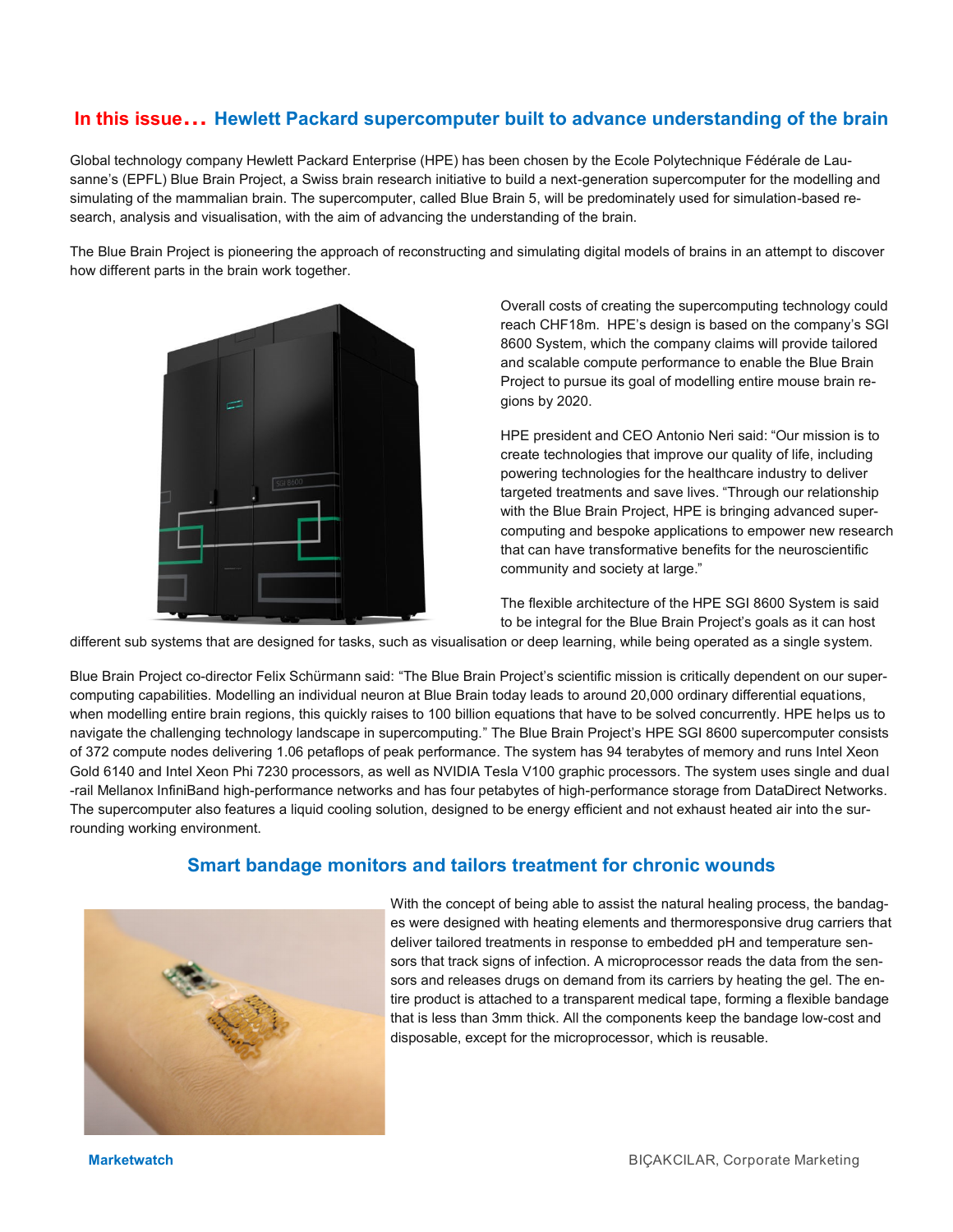## **Blood flow in the heart revealed in a flash**

#### **Intracardiac flow at 4D CT: Comparison with 4D flow MRI**





Researchers at Linköping University have for the first time been able to use information from computer tomography images to simulate the heart function of an individual patient. Some of the modelling methods they use have been developed in the motor industry.

Computer tomography systems, also known as CT scanners, are found in most Swedish hospitals. They can be used for a simple investigation to rapidly determine whether a patient has cardiovascular disease -- problems with calcification of the blood vessels that supply the heart with oxygen. The investigation is quick, and the patient can go home immediately after.

"The next step, if it is suspected that something is wrong, is a significantly longer and more complicated investigation, where the patient must spend the night in hospital. We have developed a method where we instead use all of the information that we already have from the first investigation. Our method may have major clinical significance," says Anders Persson, professor in medical imaging and director of the Center for Medical Image Science and Visualization (CMIV).

One person who has played a key role is Jonas Lantz, researcher at the Division of Cardiovascular Medicine and CMIV. He presented his doctoral degree in applied thermodynamics and fluid mechanics at LiU. He has imposing knowledge of the methods used to simulate flowing fluids and turbulence in the aeronautical and motor industries, and their application for flow through human blood vessels. He has used these modelling methods to simulate the blood flow in a patient's heart, with the aid of the high-resolution images that are produced from the CT scanner. He has used the huge computing power available from the supercomputers at the National Supercomputer Centre (NSC) at LiU.

"This is the first time we have shown that we can simulate the function of the heart in a particular patient. In the future, we won't need to use supercomputers: the calculations can be done at the CT scanner," says Matts Karlsson, director of NSC and professor in applied thermodynamics and fluid mechanics.

In order to be certain that the images, which -- it must be remembered -- are calculated in a computer, agree accurately with reality, the researchers asked a dozen patients whether they were willing to remain for a short time after the CT investigation and undergo a further investigation using magnetic resonance imaging.

"Most of them agreed to the further investigation, and this means that we have been able to compare the calculated images with reality. The images are nearly identical," says Anders Persson.

Even though only twelve patients took part in the study, the results are so remarkable that an article is being published in the scientific journal Radiology.

Tino Ebbers, professor of cardiovascular medicine, is convinced that the technology will be useful.

"Magnetic resonance cameras are effective, but they are not available everywhere. The investigation is expensive, patients should not have any metal like pacemakers in their body, and the investigation takes quite some time. Since CT scanning is quick and easy, we can reach completely new patient groups. We can now simulate how the heart is functioning in individual patients," he says.

"We can study the motion of the heart muscle, its physiological condition and its function, while the patient is comfortable at home," Anders Persson emphasises.

It is no coincidence that LiU researchers present results that require deep knowledge within not only flow patterns and turbulence but also medicine and image processing, using methods that require supercomputers.

"This is a good example of how we manage the infrastructure we have at LiU, with magnetic resonance cameras, computer tomographs and supercomputers. We don't sit in our own isolated rooms: it's easy to carry out cross-disciplinary research at LiU. However, at the same time it does need people with a foot in both camps, such as Jonas Lantz, since our methods have been taken from medical research, image processing and applied fluid mechanics," says Matts Karlsson.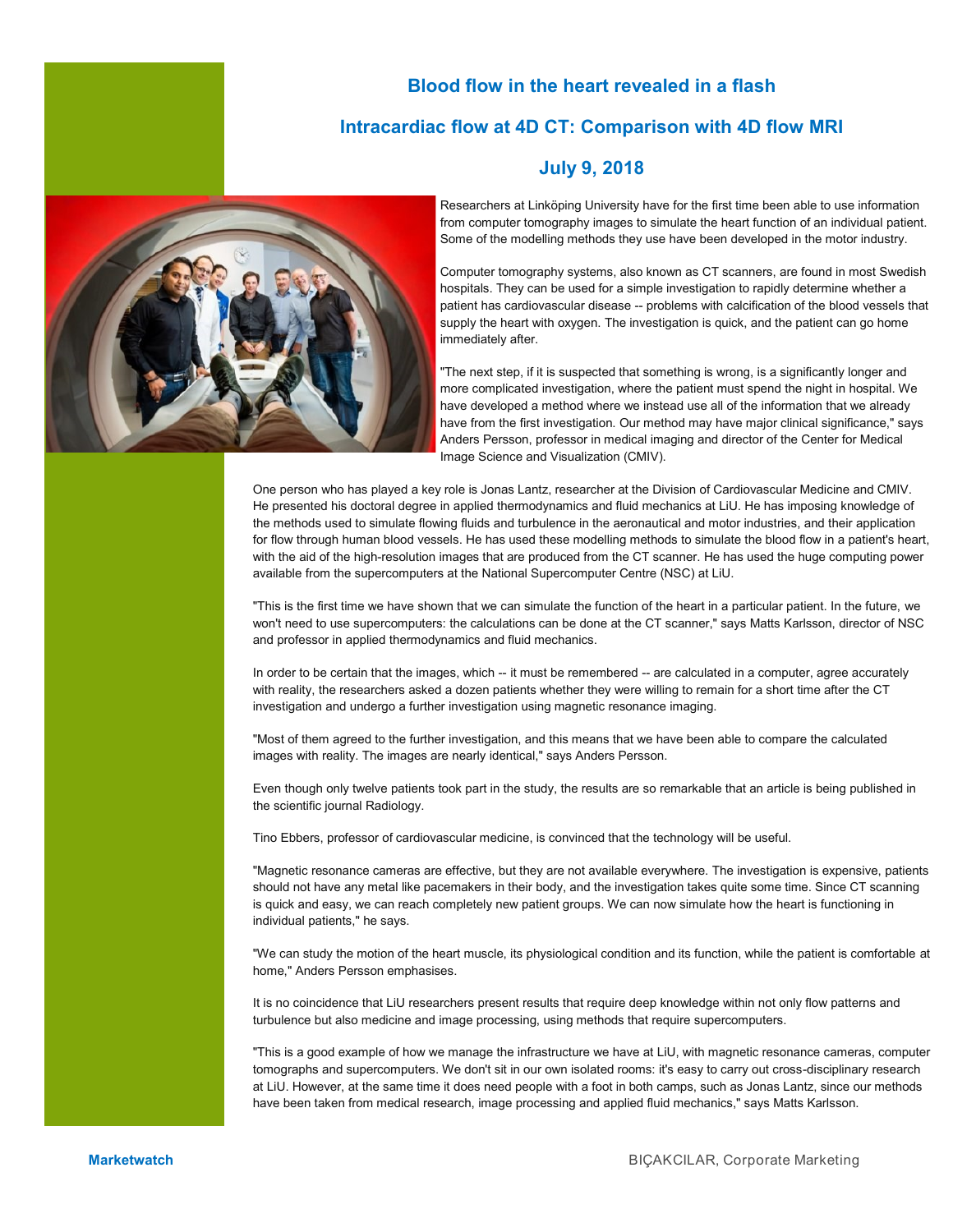## **CardioFocus launches HeartLight in Japan**



The launch follows reimbursement approval the Marlborough, Mass.-based company won under Japan's National Health Insurance this month, after having won regulatory approval with the Japanese Ministry of Health, Labour and Welfare last July.

The HeartLight system is designed to allow electrophysiologists to control the delivery of laser energy through direct visual guidance to isolate pulmonary veins with a high procedural flexibility. The device includes a compliant balloon to accommodate diverse PV anatomies

and has a short learning curve to allow for quick adoption of the tech, the company said.

CardioFocus said that its distribution partner JLL will sell the HeartLight system to hospitals through its electrophysiology division.

"We established our partnership with JLL in 2014 and have been systematically planning for this commercial rollout ever since. We are pleased to now offer our innovative technology to the Japanese market and look forward to achieving substantial growth over the coming years," exec chair Paul LaViolette said in a press release.

Last month, CardioFocus said it landed a \$21 million debt investment from GPB Capital, with plans to use the proceeds to back the commercial launch of its HeartLight catheter for treating atrial fibrillation.



# **Medline buys Canadian stroke rehab device maker NeuroGym**

Medline has acquired physical therapy and rehabilitation equipment maker NeuroGym Technologies of Ottawa.

NeuroGym's equipment is designed for people who have had a stroke or other traumatic brain injury, spinal cord injury, chronic neurological conditions such as multiple sclerosis, balance issues and/or the need for fall prevention therapy.

The equipment requires the patient to initiate movement, which the company says can help rewire the brain and speed recovery. It includes a sit-to-stand trainer, bungee mobility trainer to re-teach walking and improve balance, a pendulum stepper for lower extremity strength and range of motion, and the "TimTrainer," which integrates camera-capture technology and interactive gaming to improve motor control and coordination.